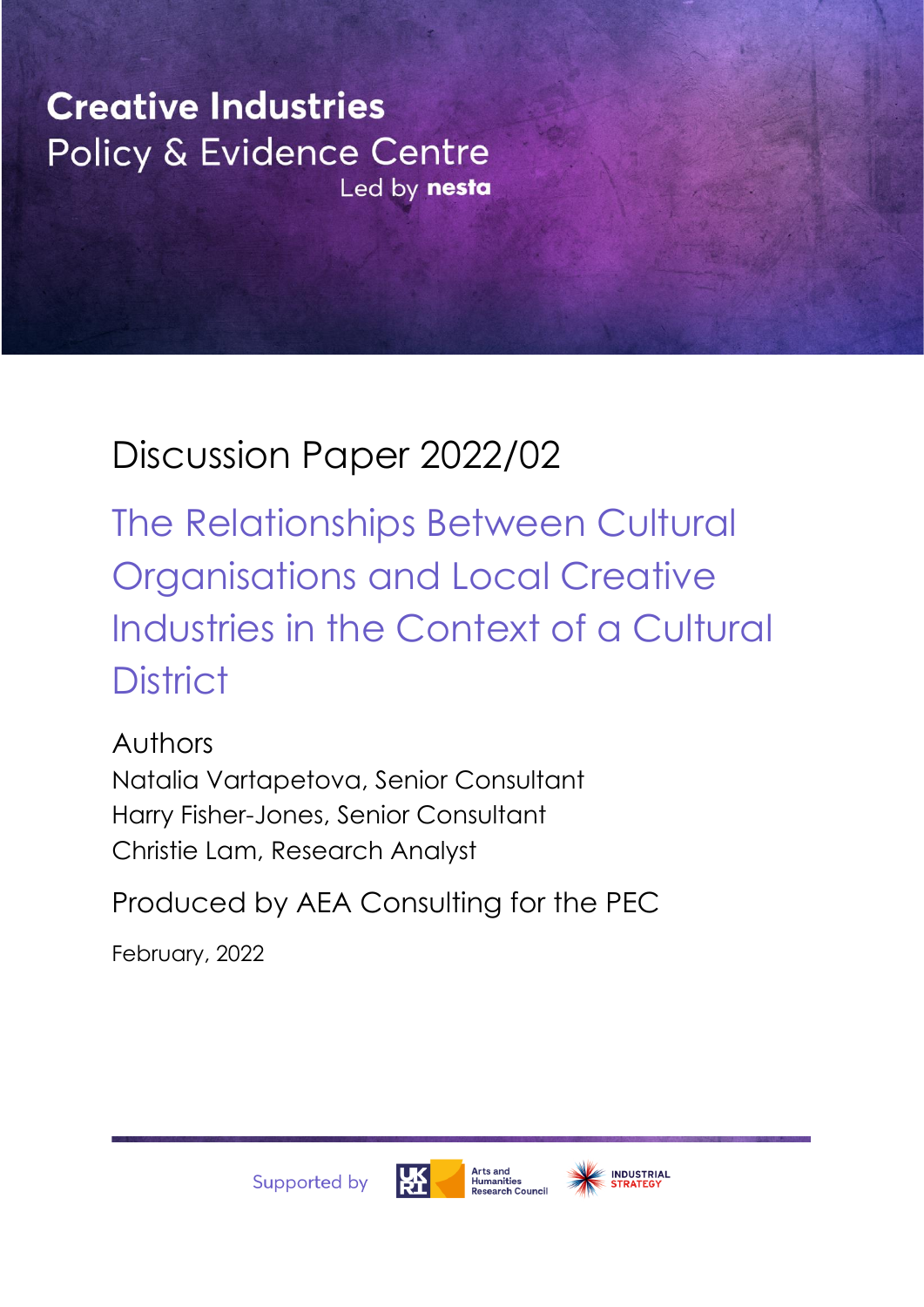#### **About the Creative Industries Policy and Evidence Centre**

The Creative Industries Policy and Evidence Centre (PEC) works to support the growth of the UK's Creative Industries through the production of independent and authoritative evidence and policy advice.

Led by Nesta and funded by the Arts and Humanities Research Council as part of the UK Government's Industrial Strategy, the Centre comprises a consortium of universities from across the UK (Birmingham; Cardiff; Edinburgh; Glasgow; Work Foundation at Lancaster University; LSE; Manchester; Newcastle; Sussex; Ulster). The PEC works with a diverse range of industry partners including the Creative Industries Federation.

 $\_$  , and the set of the set of the set of the set of the set of the set of the set of the set of the set of the set of the set of the set of the set of the set of the set of the set of the set of the set of the set of th

For more details visit [http://www.pec.ac.uk](http://www.pec.ac.uk/) and [@CreativePEC](http://www.twitter.com/creativePEC)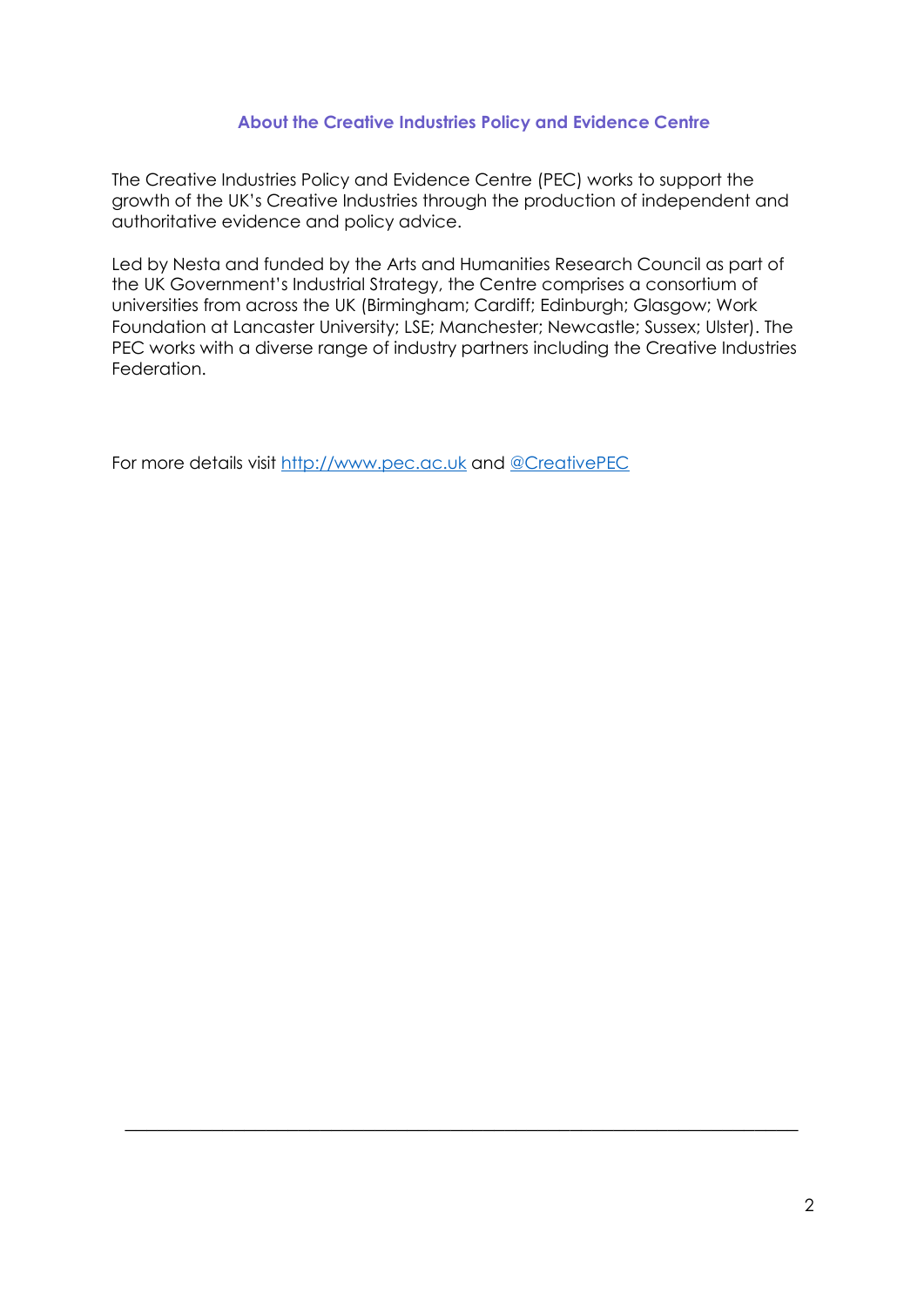## **Contents**

| 1. Observed relationships between cultural organisations and creative industries in |  |
|-------------------------------------------------------------------------------------|--|
|                                                                                     |  |
| 1.2 Knowledge exchange, skills development and networking10                         |  |
|                                                                                     |  |
|                                                                                     |  |
| 3. Future monitoring of organisational relationships in cultural districts14        |  |
| Key Data Sources for the study and discussion paper include:15                      |  |

# <span id="page-2-0"></span>**Introduction**

The arts and culture are now established as important foci for policymakers – related to the fortunes of towns, cities, and the national economy. This association between the presence of creative industries in the form of clusters and quarters, precincts or districts, and the economic performance of cities has been explored extensively in studies that build upon Richard Florida's 2002 thesis that the 'creative class' is the core factor for the vitality of cities. <sup>1</sup> A key strand developing out of this is the role of not-for-profit cultural organisations and their impact on their local areas and, in particular, on co-located creative firms.<sup>2</sup> The ICIC's 2019 study, *The Overlooked Anchors,* has most recently made an argument for recognition of cultural organisations as anchors in their own right.<sup>3</sup> Cultural anchors are seen as key loci within clusters of smaller businesses that benefit from proximity to higher concentrations of creative sector businesses. These benefits of clustering were first articulated by Michael Porter in the 1990s, and while numerous studies have evaluated tangible benefits such as growth in turnover, number of employees – namely,

<sup>1</sup> Richard Florida, *The Rise of the Creative Class: and how it's transforming work, leisure, community and everyday life* (New York, NY: Basic Books, 2002). Florida builds upon Jane Jacobs' work in the 1980s. See Jane Jacobs, *Cities and the wealth of nations: Principles of economic life* (New York, NY: Random House, 1984).

<sup>2</sup> For example, see Kay Oehler et al, *Network Analysis and the Social Impact of Cultural Arts Organisations* (Williamstown, MA: Centre for Creative Community Development, 2007). <sup>3</sup> Kim Zeult et al, *The Overlooked Anchors. Advancing a New Standard of Practice for Arts and Culture Organisations to Create Equitable Opportunity in America's Cities* (Roxbury, MA: ICIC, 2019).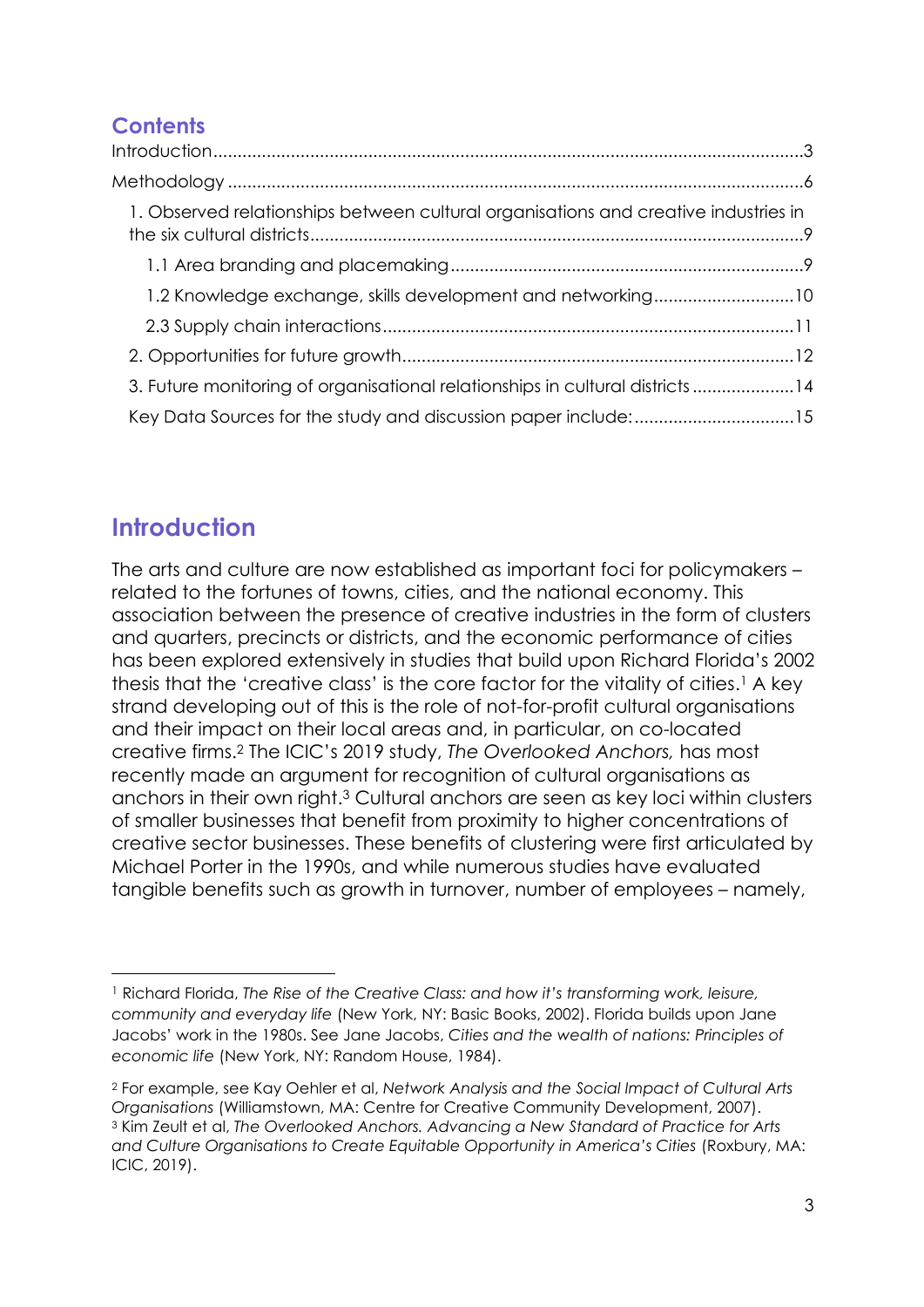quantitative metrics – the full range of more intangible interdependencies are yet to be fully explored.<sup>4</sup>

This Discussion Paper summarises a research study commissioned by the Creative Industries' Policy and Evidence Centre (PEC) and delivered by AEA Consulting (AEA), in partnership with Professor Geoffrey Crossick, Culture Mile (the core research case study district), and the Global Cultural Districts Network (GCDN). The detailed report of its findings can be downloaded [here.](https://aeaconsulting.com/uploads/1200012/161169714481/AEA_PEC_Report_20210126.pdf) The research sought to explore the diversity of relationships that exist between not-for-profit cultural institutions and creative industries in the context of a cultural district.<sup>5</sup> Nesta's 2010 *Creative clusters and innovation* remains the most extensive study to date on clustering, focusing on one type of interaction – knowledge exchange and innovation.<sup>6</sup> This study uses bounded cultural districts to assess a fuller range of the economic and non-economic interactions that exist within cultural districts.

A cultural district is an area with a high concentration of cultural facilities and programmes and while it may have similar attributes to clusters, is formally organised and tends to have defined boundaries. By taking a place-based approach, we aim to isolate the impact of localised interactions in clusters of cultural institutions and creative industries, and ultimately, identify the ways in which the framework of cultural districts and clusters may act as a tool for mutual growth.

To anticipate our conclusions**,** we find that cultural districts have lower degrees of direct interaction between cultural anchors and businesses than often claimed and appear to behave more like agglomerations than clusters. However, our findings also suggest that master-planned cultural districts have a significant impact on area branding and placemaking – these strengthen the pull of creative businesses and professionals despite the lack of direct economic relationships.<sup>7</sup> We also found that there are areas of synergies and efficiencies in the operations of cultural organisations and creative businesses where colocation can encourage collaboration, skills development, innovation, and research. This can take the form of formal and informal

<sup>5</sup> *"The Relationships Between Cultural Organisations and Local Creative Industries in the Context of a Cultural District", AEA Consulting, January 2021. Commissioned by PEC, 2020.* <sup>6</sup> Caroline Chapain, Phil Cooke, Lisa De Propris, Stewart MacNeill & Juan Mateos-Garcia, *Creative clusters and innovation. Putting creativity on the map* (London: Nesta, 2010). <sup>7</sup> This is in line with Nathan and Overman's assessment of cluster policy – interactions at an individual level are the strongest and should be the framework for cluster policy. Nathan and Overman, 'Agglomeration, clusters, and industrial policy,' Oxford Review of Economic Policy, Volume 29, Number 2, 203, pp. 383-404,

<sup>4</sup> Michael Porter, *The Competitive Advantage of Nations* (New York, NY: The Free Press, 1990). Studies that have assessed the economic impact of clusters of creative businesses include Max Nathan and Henry Overman, 'Agglomeration, clusters, and industrial policy,' *Oxford Review of Economic Policy,* Volume 29, Number 2, 203, pp. 383-404, and Andy Pratt, 'Advertising and creativity, a governance approach: A case study of creative agencies in London,' *Environment and Planning A,* 38:10 (2006).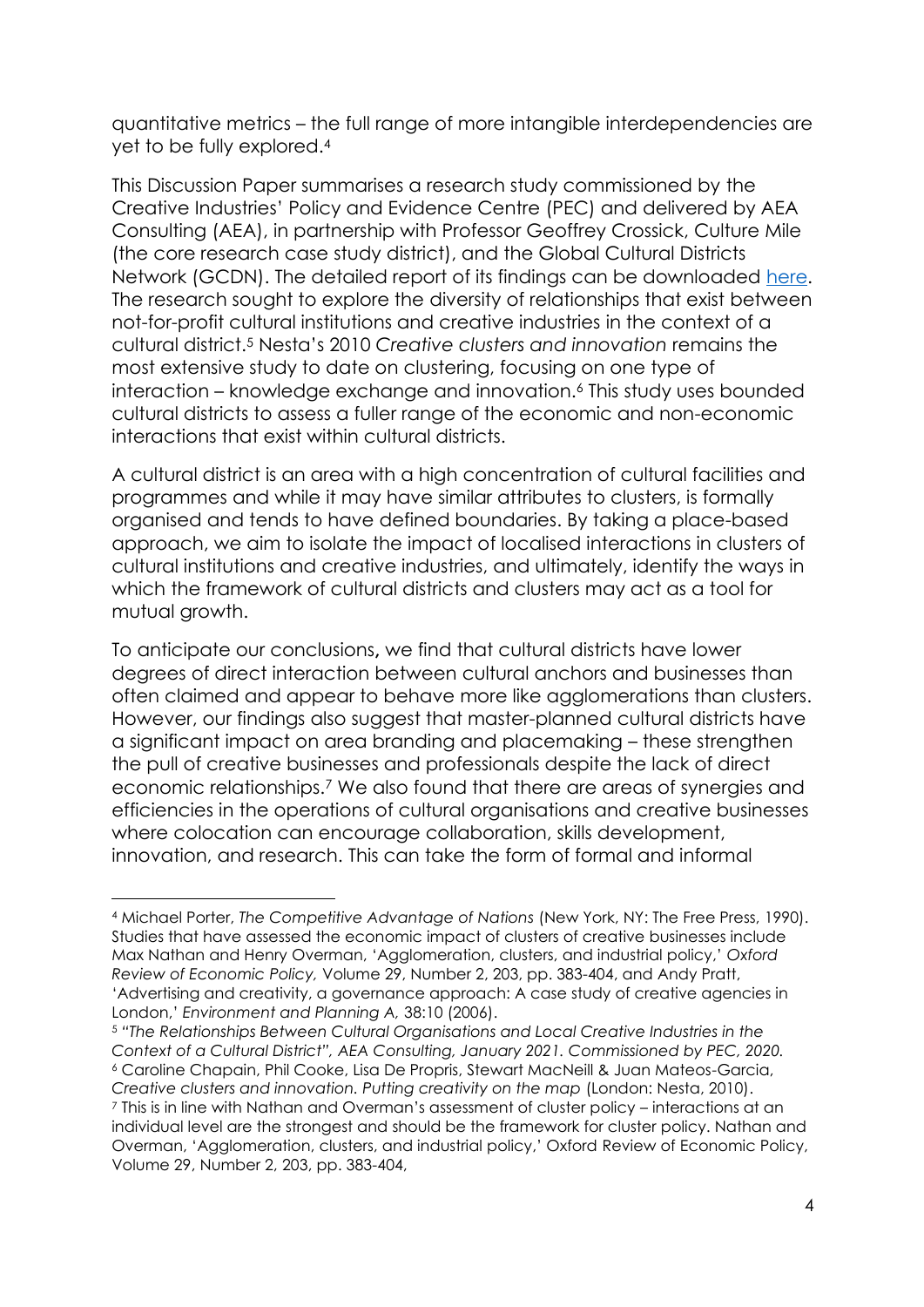knowledge exchange, through professional forums and networking events, for example, project and programming collaboration, and creative workspace provision.

Encouraging such place-based collaboration between cultural organisations and creative businesses through tailored funding and R&D initiatives, local networks (e.g. virtual membership platforms), and municipal strategies and initiatives would lead to greater cross-sector innovation, provide skills and infrastructure support to creative business and cultural organisations, and result in greater local creative and wider community engagement and cohesion.

Our research examined Culture Mile as the core case study district. Located in the north-west corner of the City of London, Culture Mile was initiated by the City of London Corporation in 2017 together with four cultural and educational organisations ('Core Partners'): the Barbican Centre, the London Symphony Orchestra, the Guildhall School of Music & Drama, and the Museum of London. Culture Mile is part of London's Square Mile, an area with a high concentration of large business and corporations that also operates as a Central Business District for London and the South East, serving as a global financial centre. Our analysis employs qualitative and quantitative methods, using in-depth interorganisational relationships and network analysis of the Core Partners within Culture Mile, and the creative businesses registered within its boundaries. This was followed by comparative analysis of five other cultural districts across the UK: Better Bankside, a Business Improvement District on the southern bank of the River Thames in London; Salford Quays; Newcastle/Gateshead Quays; Bristol Harbourside; and Dundee Waterfront. These five districts were selected as they offer a diverse range of geographic and historic context across the UK, situated within repurposed former industrial areas and active hubs of business. Each district contains anchor cultural organisations along with creative industries sectors of various sizes and concentration of creative businesses. Some of these clusters grew 'organically', others developed as urban regeneration and business development districts.

AEA's research aimed to generate a deeper understanding of whether cultural districts provide a framework for fostering a synergetic relationship between not-for-profit cultural institutions and for-profit creative industries; and make recommendations on what measures can best support this.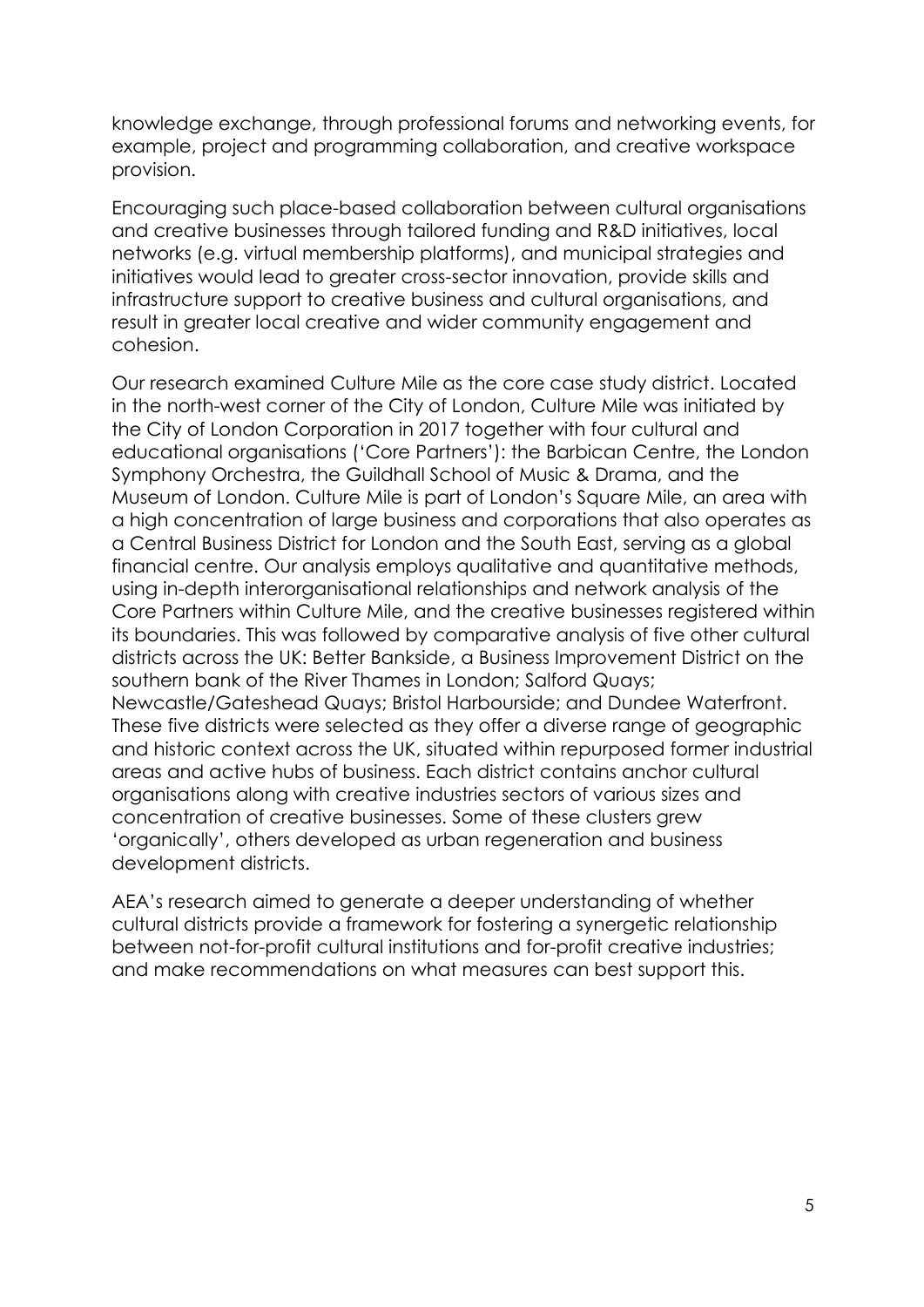# <span id="page-5-0"></span>**Methodology**

The research methodology comprised a literature review, sector definition and mapping, an analysis of interorganisational cross-sector relationships through qualitative consultation with sector practitioners, and a comparative analysis of the six districts. The key areas of inquiry were informed by the types of relationships described in literature review so far and identified through desk research:

- Creative industries as suppliers to cultural not-for-profits: i.e., direct economic contribution of cultural institutions, such as employment opportunities for creative industries professionals and the purchase of goods and services from creative businesses;
- Creative industries (organisations and workers) as customers of cultural not-for-profit institutions, i.e. service provision by cultural institutions to creative industries;
- Cross-sector skills development, peer learning, and knowledge exchange;
- Place-based impact, including area branding and the perceived importance by creative industry personnel and businesses working close to cultural institutions (which was evaluated through reported levels of satisfaction with accessing those amenities and under which conditions);
- Cultural institution-generated factors affecting growth of creative industries and vice versa.

Using the UK Department for Digital, Culture, Media and Sport classification of creative industries, our mapping identified registered creative industry firms in each district, looked at their proportional representation by creative subsector, and any observed clustering. 8

<sup>8</sup> That includes advertising and marketing; architecture; crafts; design and designer fashion; film, TV, video, radio and photography; IT, software and computer services; publishing; museums, galleries and libraries; music, performing and visual arts. The district boundaries were defined in consultation with the district representative bodies and taken as a set of postcodes.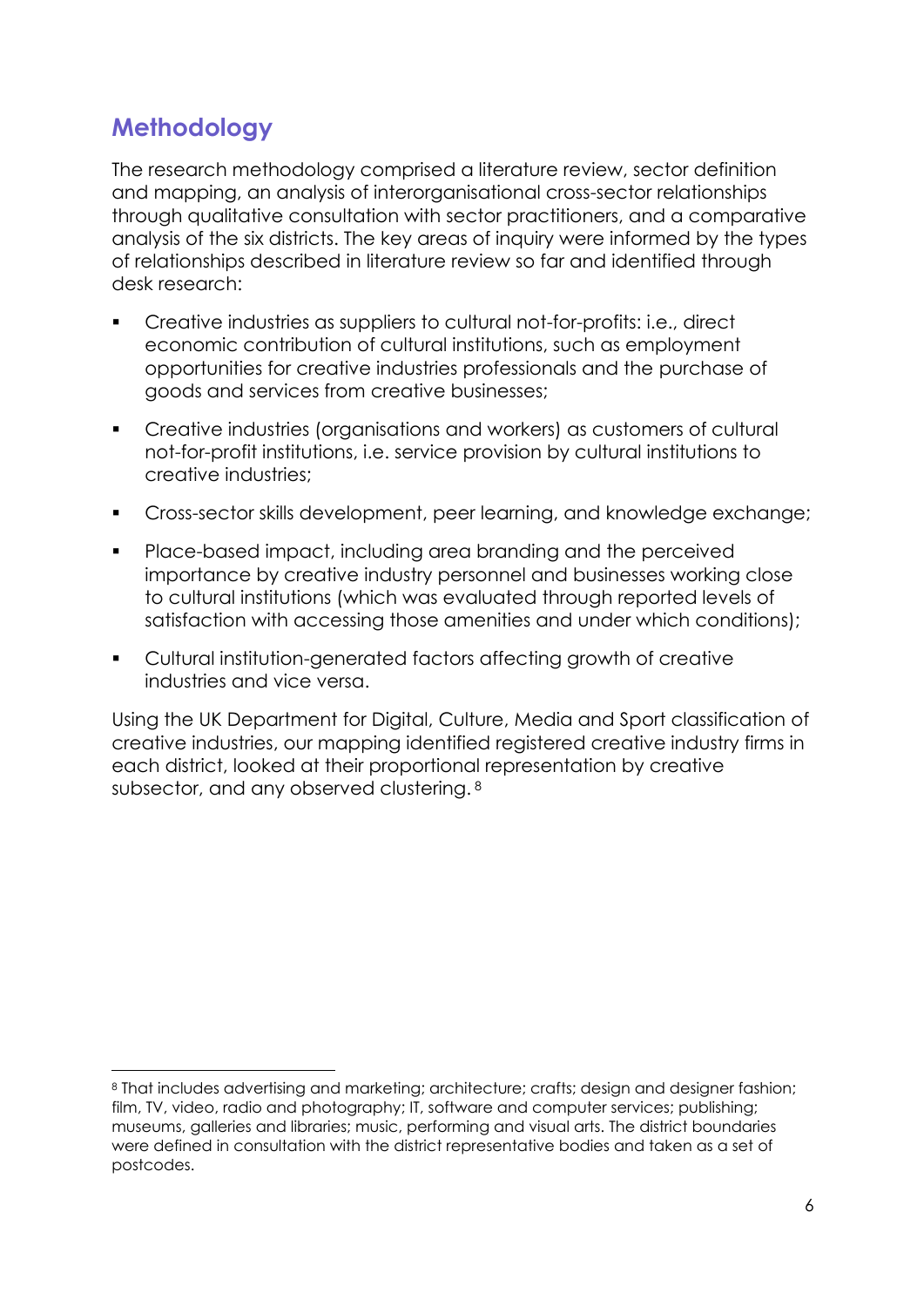



*Source: 2019 Companies House business data of active registered businesses.*

The analysed cultural districts vary in concentration of subsectors of creative industries: some have a higher concentration of certain types of businesses due to policy and anchor organisations supporting a particular creative subsector or sub-sectors (e.g. software engineering, media, TV, and film in MediaCity / Salford Quays in Salford), while others have developed organically over time (e.g. a theatre cluster in Bankside or film & media production in Bristol Harbourside, creating a reputation for a particular artform within each respective district). In Culture Mile, a cluster of music, performing and visual arts organisations was observed south of the Barbican Centre around the London Wall; and IT, software and computer services around Smithfield Market and Long Lane – home to the Innovation Warehouse, a coworking and incubation community for digital high-growth start-up businesses.

The anchor cultural organisations in each district are predominantly not-forprofit visual arts and performing arts organisations (see Figure 2). Some of these have been developed as part of a coordinated regeneration effort (e.g. Sage Gateshead and Baltic in Newcastle-Gateshead or V&A Dundee in Dundee), while others have pre-dated such efforts (e.g. Live Theatre in Newcastle).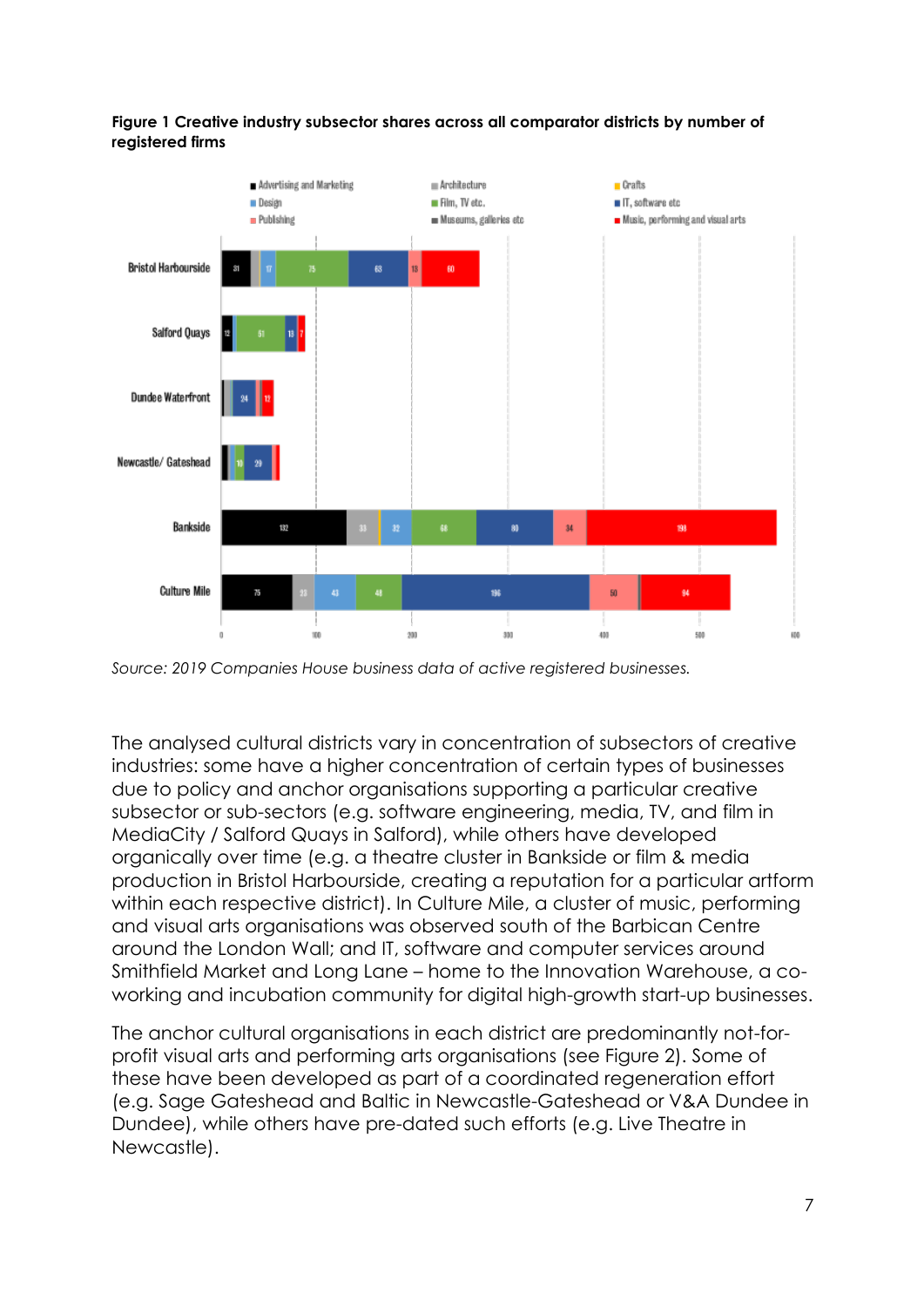| <b>Cultural District</b>            | <b>Cultural Anchor</b>                    | Art Form            |
|-------------------------------------|-------------------------------------------|---------------------|
| Culture Mile                        | <b>Barbican</b>                           | Multi-Arts          |
|                                     | Guildhall School of Music & Drama         | Performing Arts     |
|                                     | London Symphony Orchestra                 | Music               |
|                                     | Museum of London                          | Museum/Heritage     |
|                                     |                                           |                     |
| <b>Bankside</b>                     | Tate Modern                               | Visual Art          |
|                                     | Shakespeare's Globe                       | Performing Arts     |
|                                     |                                           |                     |
| Newcastle-<br>Gateshead<br>Quayside | Sage Gateshead                            | Performing Arts     |
|                                     | <b>Baltic Centre for Contemporary Art</b> | Visual Art          |
|                                     | Live Theatre                              | Performing Arts     |
|                                     |                                           |                     |
| Dundee<br>Waterfront                | V&A Dundee                                | Visual Art / Design |
|                                     | <b>Dundee Contemporary Arts</b>           | Visual Art          |
|                                     | Dundee Rep Theatre                        | Performing Arts     |
|                                     |                                           |                     |
| <b>Bristol Harbourside</b>          | Arnolfini                                 | <b>Visual Arts</b>  |
|                                     | Colston Hall                              | Performing Arts     |
|                                     | Spike Island                              | Artistic Production |
|                                     | We the Curious                            | Science             |
|                                     | M Shed                                    | Historical          |
|                                     | <b>Bristol Old Vic</b>                    | Performing Arts     |
|                                     | Watershed                                 | Film / Multimedia   |
|                                     |                                           |                     |
| <b>Salford Quays</b>                | The Lowry                                 | Performing Arts     |
|                                     | <b>BBC MediaCity</b>                      | Film, TV, Media     |

#### **Figure 2 Anchor cultural organisations at each of the studied cultural districts**

The qualitative consultation completed as part of the research study engaged 154 individuals – 64 of whom were staff of the anchor cultural organisations and 90 were creative industries professionals across the six cultural districts. The consultation methods comprised confidential individual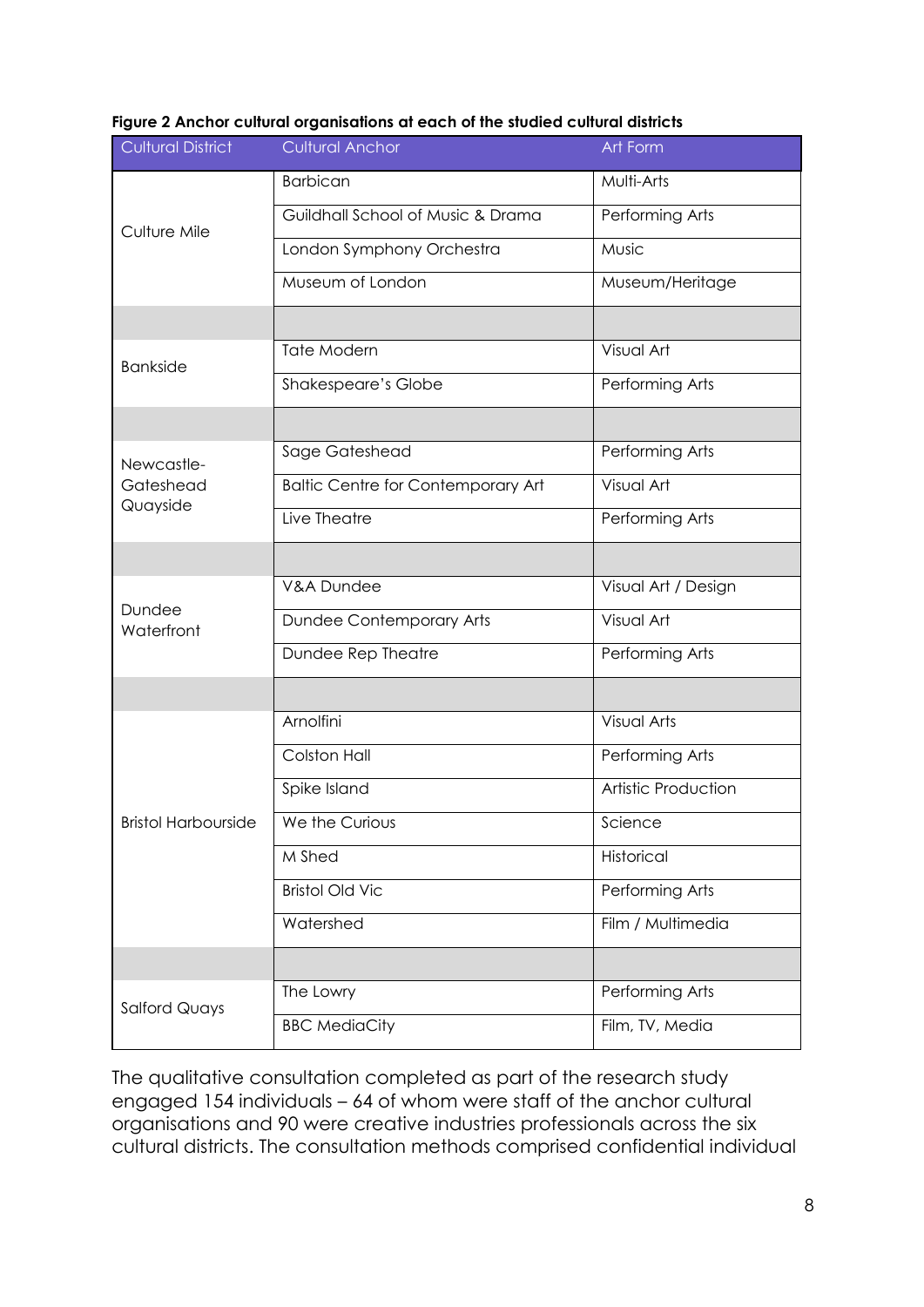(phone and video) interviews and online questionnaires and sought to establish:

- Types, frequency, and strength of relationships (if any) between the cultural organisations and local creative industries;
- Awareness and perception of anchor institutions by creative industries;
- Awareness and perception of creative industries by anchor institutions;
- **•** Impact of cultural anchors on local creative industries and vice versa;
- Future opportunities for (mutual) growth.

## <span id="page-8-0"></span>**1. Observed relationships between cultural organisations and creative industries in the six cultural districts**

Our analysis of the consultation data in all six districts, and of the institutional (supply chain) data in Culture Mile, focused on three key relationships between anchor cultural organisations and co-located creative industry firms and workers. These relationship areas are: area branding and placemaking; knowledge exchange, skills development, and networking; and supply chain interactions.

In their strength and frequency, the area branding and placemaking were the strongest, while the supply chain interactions were the least frequent with a low volume across the studied districts. Findings were supported by a literature review of over 100 research reports, monographs, and articles on cultural districts, creative industries, the broader cultural sector, and relationships between the three.

#### <span id="page-8-1"></span>**1.1 Area branding and placemaking**

Universally, the representatives of creative industries firms and freelancers acknowledge the positive impact of anchor cultural organisations on the character of their local area, making it more attractive to visit and work in, with cultural organisations often serving as destinations or attractions. While most creative business owners and employees acknowledged that being close to major cultural attractions was not a decisive factor in their choice of business location, they recognised the 'spillover' benefits that these institutions have on their areas. Business owners often said that they chose to locate close to cultural venues to help attract employees – despite the fact that the work of those cultural organisations was frequently not directly relevant to their business. The anchor cultural organisations – and their partner and ancillary activities – contribute to the appeal and vibrancy of an area,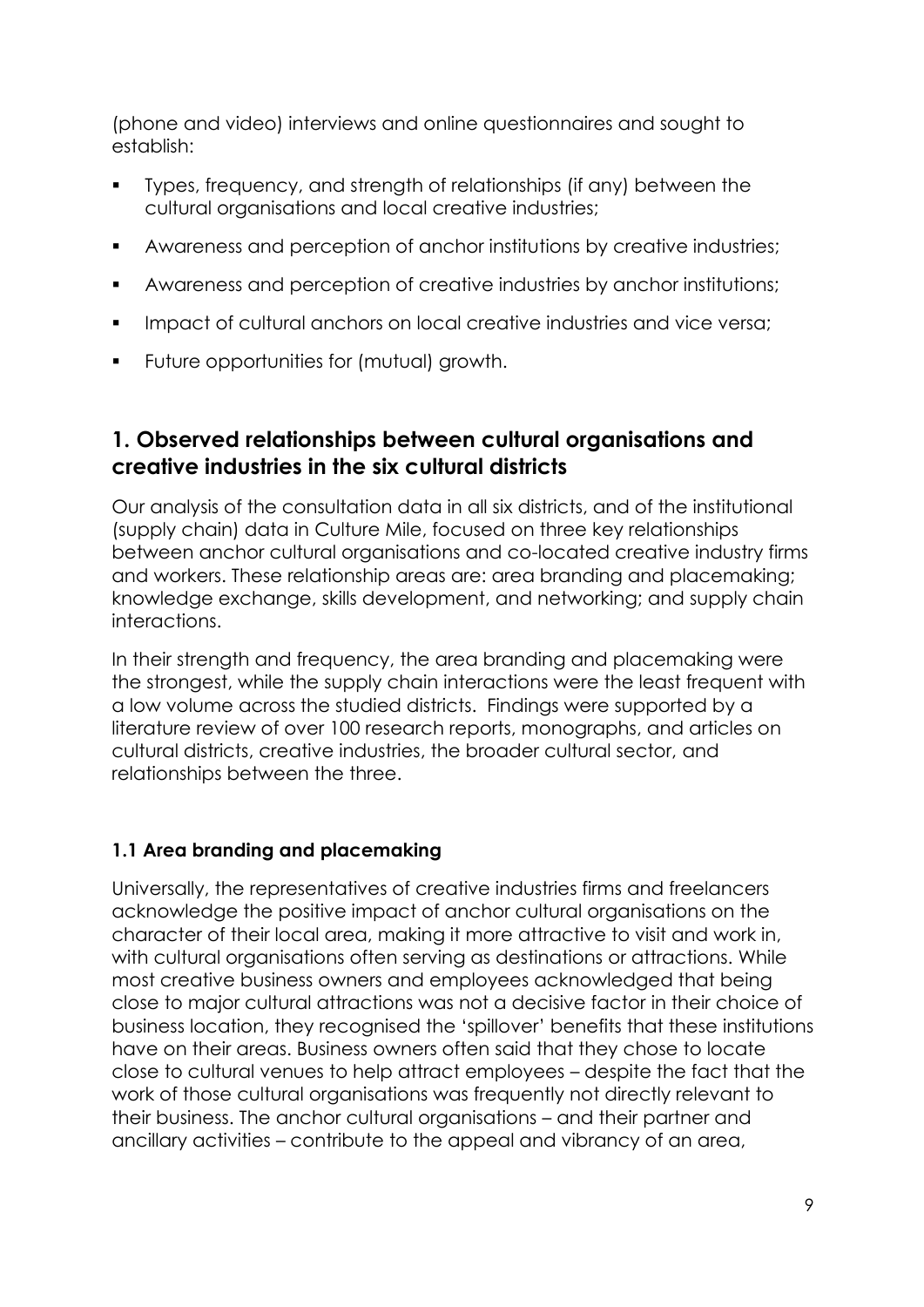especially in the districts with 'big corporate' presence, e.g. Salford Quays and Culture Mile – this was agreed upon across by a variety of stakeholders.

The reverse relationship – the impact of creative businesses and workers on cultural venues – was less pronounced, except in districts where there were large higher education institutions or informal networks that helped to unify the presence of creatives in the area.

The COVID-19 pandemic and associated lockdowns have had a great impact on place-based relationships in cultural districts, especially for creative industry firms who find that they do not necessarily need to come back to the 'place' where they were unless there is strong dependence on physical infrastructure or in-person collaboration given the mobile nature of their businesses and cost savings created by not maintaining a permanent office space.

#### <span id="page-9-0"></span>**1.2 Knowledge exchange, skills development and networking**

Interactions involving the exchange of ideas, knowledge and skills are more prevalent in the districts where both cultural organisations and creative industries are strongly represented and well-established (e.g. Bristol Harbourside). Having a dedicated initiative (e.g. Creative Dundee) to facilitate networking and cooperation in the sector, along with advocacy and funding functions, proves beneficial to the creative sector and the anchor cultural organisations who gain access to a centralised and coordinated network of locally based creatives.

In Culture Mile, professional networking and skills exchange occurs on an adhoc basis with creative professionals occasionally participating in the events at the anchor cultural organisations' venues. Collaboration is seen as key by those with closer ties to anchor organisations, such as creative associates of the Barbican Centre; i.e., arts organisations based at the centre. The staff of anchor cultural organisations expressed interest in having a greater understanding of the local creative industries in order to be able to engage with them, while some of creative industries professionals expressed interest in programmatic collaboration, opportunities for R&D (research & development), and innovation projects.

Changes brought upon working lives and business activities by COVID-19 have also generated virtual networks, although these tend to be city or region-wide and not tied to individual districts. Such networks, however, often include only cultural organisations (e.g. forums of non-profit arts organisations or performing arts sector organisations) or subsectors of creative industries rather than a combination of both.

Where present, universities were important for the overall composition and character of a district, playing an active role in shaping the area and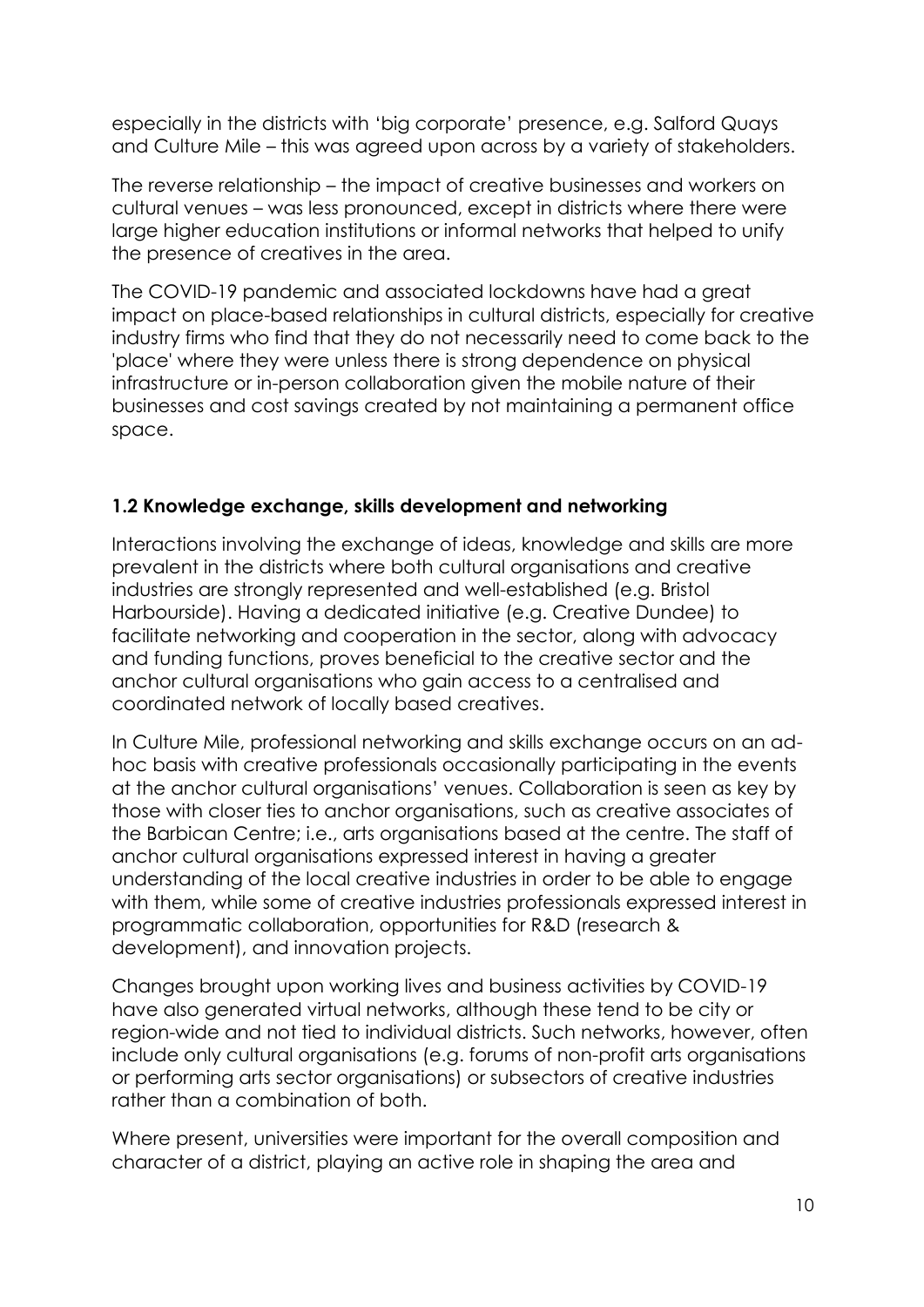relationship building between the cultural organisations and creative industries. They have also supported the development of a skilled workforce for both cultural organisations and creative industries, establishing partnerships and maintaining formal and informal networks. For example, in Salford Quays, the University of Salford and its departments directly contributed to the skills required by local employers (TV and media production, performing arts), has an important role in talent development for local creative companies while also offering opportunities for partnerships and collaborations. Students take professional apprenticeships and are able to undertake mentored projects in industry as part of their studies. Such programmes are hosted by The Lowry, the BBC, and The Launch enterprise start-up based at The Landing coworking space, among others.

#### <span id="page-10-0"></span>**2.3 Supply chain interactions**

Direct, supply-chain interactions are limited – no explicit policies to procure local creative services and products were observed at any of the anchor cultural organisations we studied. Exceptions to this included creative and artistic partnerships where a cultural anchor hosted (that is provided space and other resources) to one or several creative companies and is a key commissioner of their work, or when cultural organisations hired local creative industries businesses and professionals to deliver such services as web design, graphic design, marketing, branding and photography ('local' in this case tends to cover areas larger than the 'host' cultural district). Creative industries workers are regular visitors to local cultural organisations, particularly to attend artistic programmes, industry events and hospitality outlets. Firms and professionals also reported renting space in cultural organisations to host corporate events.

While (hyper) local supply chain interactions were explored in the Culture Mile using the transactional data of three anchor cultural organisations, the overall volume of supply chain interactions was limited given neither creative industries nor anchor cultural organisations have a deliberate focus on procuring or supplying services and products in the local area. Rather, many are working with customers and audiences from around London, nationally, and internationally. Based on our consultation in five other districts, this also tends to be the case elsewhere, although cultural organisations in smaller urban areas on average engage with local suppliers (including creative firms and freelancers) more frequently than those in large cities like London.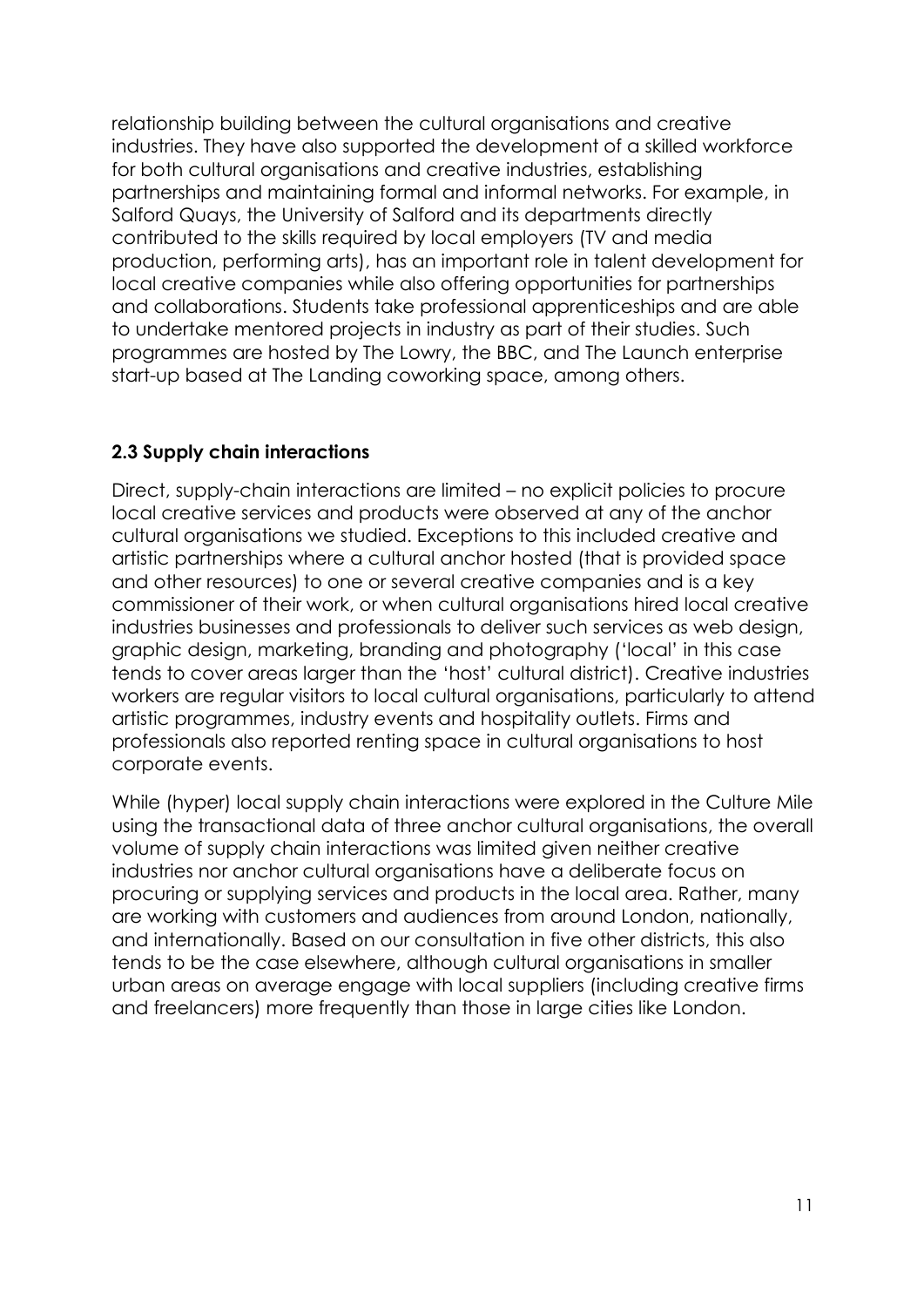## <span id="page-11-0"></span>**2. Opportunities for future growth**

The strongest themes that emerged from consultation, and that were evidenced in prior practice within the analysed districts as driving greater cross-sectoral collaboration, include communication and networking, opportunities for cross-sectoral experimentation, cross-sectoral R&D initiatives, skill-sharing, and programming. These were recurring topics in the consultees' input when asked about potential growth areas and any current gaps in their interactions across the cultural and creative sectors. These ideas are supported by some successful examples of place-based collaboration.

Representatives of anchor cultural organisations saw an opportunity for improved communication and networking processes, including by setting up and maintaining a dedicated, transparent, and consistent communication mechanism for anchor cultural organisations and local creative industries professionals. For example, this can be delivered by establishing an open online membership network for cultural and creative sector in the area which would allow individual businesses and professionals to connect, collaborate, and share information. Such 'neighbourhood' networks would allow for greater visibility, information exchange, and networking for both the cultural organisations and creative professionals based in the same cultural district. Likewise, the creative professionals consulted were interested to have improved access to the staff of local cultural organisations and other creative practitioners in the area.

Our analysis of cross-sectoral interactions in the other UK cultural districts showed that targeted investment from local and national funders in collaborations and R&D projects involving cultural organisations and creative businesses and freelancers can help stimulate cross-sector innovation and lead to new business opportunities. For example, Aardman Animations collaborated with local cultural organisations to pilot their first animation exhibitions. While these exhibitions started as a philanthropic endeavour to promote understanding and interest in animation, significant demand was shown by audiences which led to the development of a new business of touring exhibitions. Aardman exhibitions have since toured internationally and make a financial contribution to its business activities.

While cultural organisations are being used as 'testbeds' for experimentation and innovation, presenting new ambitious forms of work by locally based creative industries, they can also benefit significantly from targeted investment to support their work with creative industries, specifically in digital production and distribution, and cross-art form innovation. Consultees in Newcastle Gateshead suggested that Newcastle and Gateshead city councils could play a larger role in bridging and cultivating relationships between cultural sector and creative industries, especially as cultural organisations seek to move their programming online to deliver high-quality experience for online audiences. This will require services of specialist digital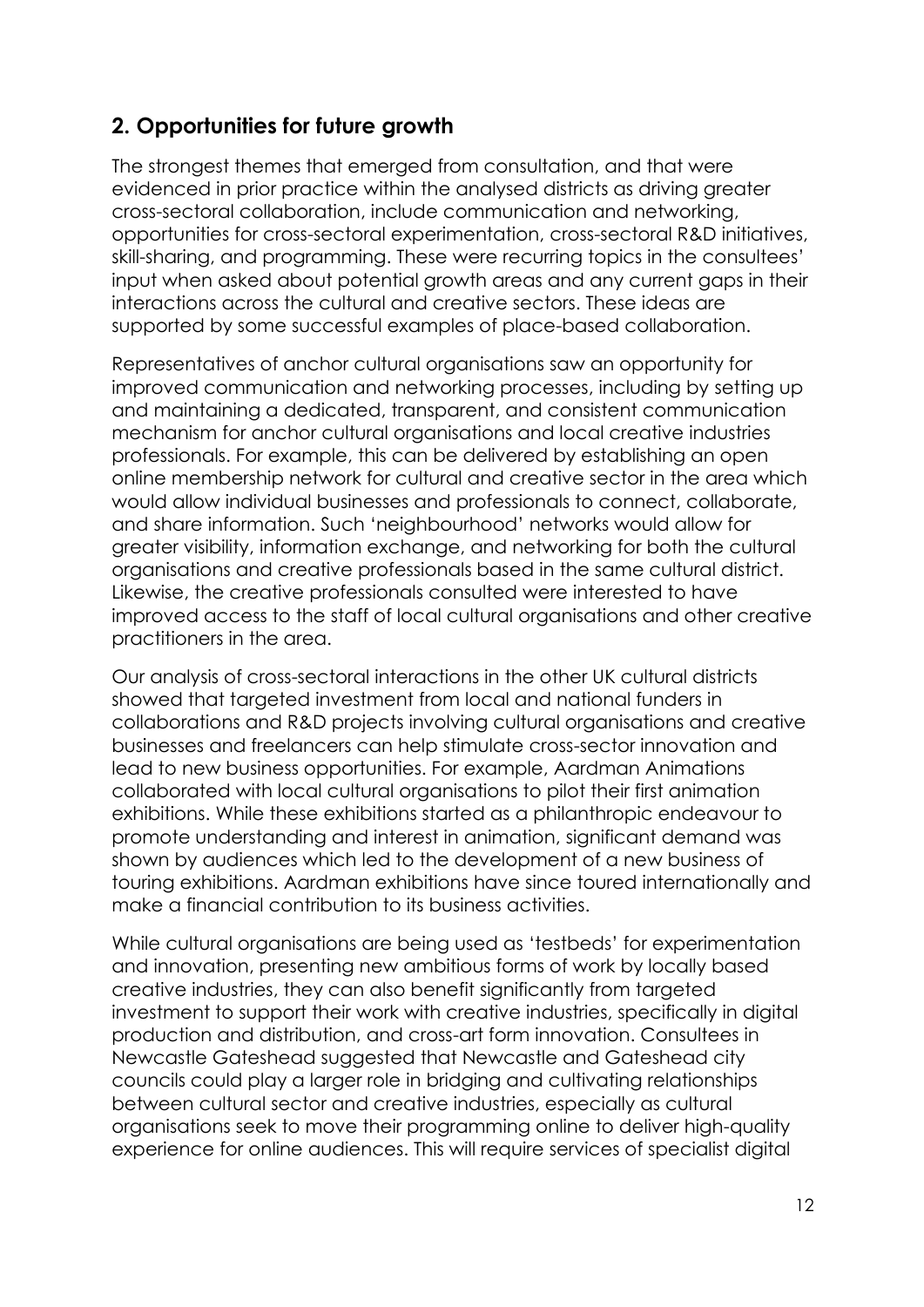companies that are well-equipped in both the arts and their respective subsectors.

The introduction of regular programming at anchor cultural organisations aimed at engaging local creative industries could help stimulate ongoing conversation and collaboration between the sectors. This can also support innovation that engages partners from across a variety of creative sectors and art forms. Such programming can be delivered in a series of professional and networking events; commissions of new work requiring a high level of collaboration and skill-sharing; and creation of temporary or permanent experimentation 'labs' at anchor cultural venues to accommodate ongoing R&D programmes aimed at development of the artistic and creative practices, skills, and knowledge. For example, Pervasive Media Studio at the Watershed in Bristol hosts a community of over 150 artists, creative companies, technologists and academics, who are given access to physical and digital resources, networks and expertise at no direct cost to its users, creating a unique environment for cross-disciplinary collaboration, experimentation and idea generation. In Dundee's Waterfront District, the V&A Dundee's five-year pre-opening programme engaged local creative industries – among other communities – to enable its integration within the pre-existing local ecology. The V&A's opening 3D Festival involved co-produced events and projects with local creative firms such as Biome Collective, groups at Abertay University, Open/Close Dundee, a public art trail, and Beano Studios. Local creative industries professionals in Dundee and elsewhere expressed interest in continuous engagement in such programmatic activity.

Additionally, creative industries practitioners expressed a desire for the provision of subsidised workspace, workshop, and studio spaces at cultural organisations' venues. This was a recurring theme among the creative freelancers consulted, who noted that the districts analysed in this study are dominated by commercial property and the high cost of living means that freelancers and contractors of the cultural organisations live elsewhere and may not have a regular relationship to the area. Offering creative workspace can also be beneficial to cultural organisations in diversifying the revenue mix and generating support towards public programmes. For example, Live Theatre in Newcastle purchased adjacent land and buildings and developed over 1,500 square metres of office space across Live Works and The Schoolhouse; Live Garden, a public park and performance space; and Live Tales, a children and young people's writing centre. There are over 20 different tenants in its office units and the revenue from this project is partly used to fund the Theatre's free educational programme.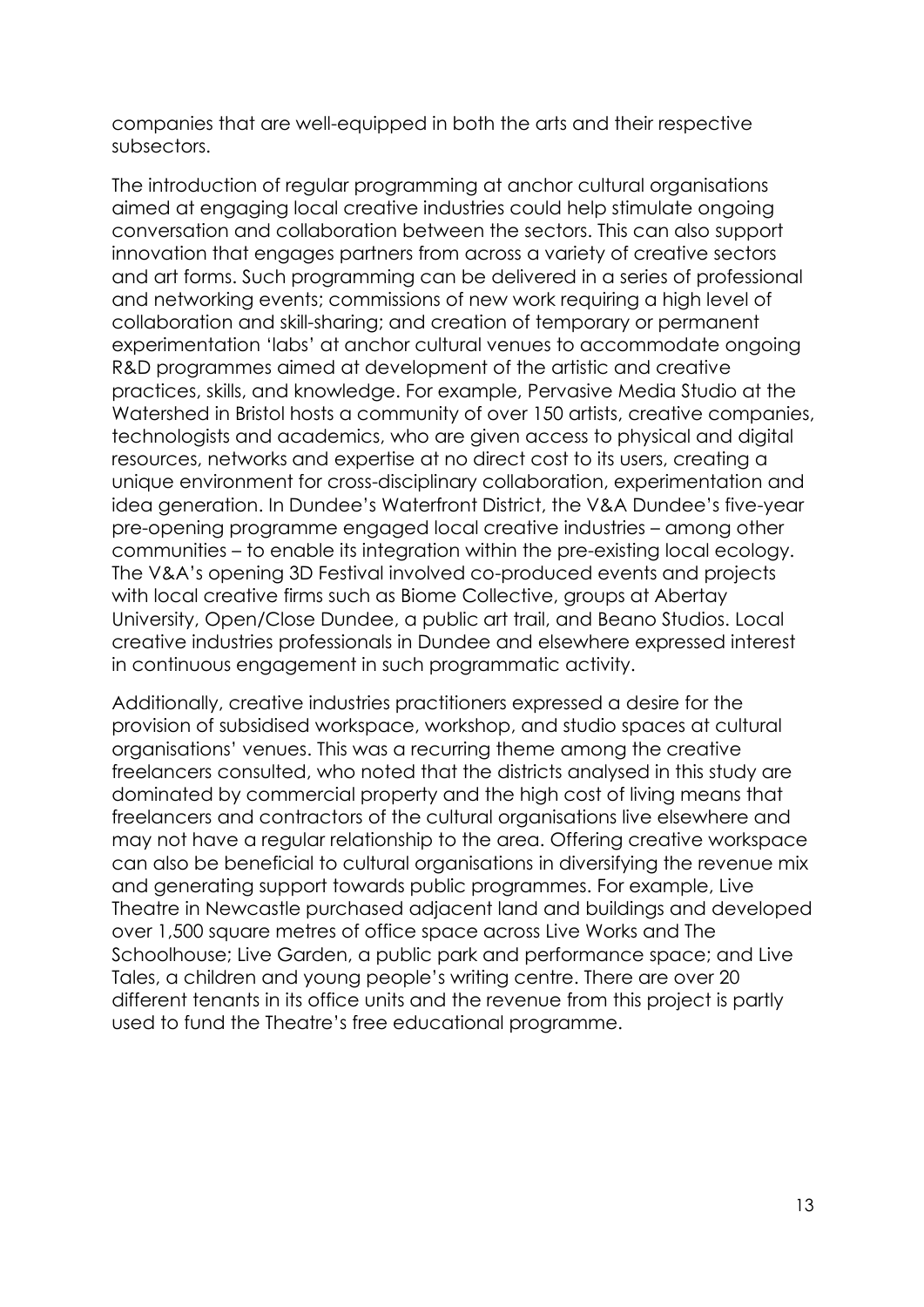## <span id="page-13-0"></span>**3. Future monitoring of organisational relationships in cultural districts**

In the process of data gathering, this research study identified a need to advance existing data collection and analysis practices at the intersection of cultural activity and the creative economy, and specifically place-based relationships between the cultural sector and creative industries. It would be beneficial to:

- 1. Establish a coordinated and systematic data collection and analysis process (regional and nation-wide) to capture relationships between the cultural sector and creative industries. When new initiatives and projects are launched, it would be helpful to build explicit real-time data gathering into them from the outset. Key data points for collection could include:
	- **•** Frequency and types of interactions:
	- Economic transactions and supply chains;
	- Indicators of innovation and skills development.
- 2. Update methodology for place-based industry mapping to find methods to capture mobile businesses and freelancers, as well as businesses operating at addresses different from their registered office location.

For a literature review and complete mapping and consultation analysis, see the full study report by AEA Consulting: *[The Relationships Between Cultural](https://aeaconsulting.com/insights/the_relationships_between_cultural_organisations_and_local_creative_industries_in_the_context_of_a_cultural_district)  [Organisations and Local Creative Industries in the Context of a Cultural](https://aeaconsulting.com/insights/the_relationships_between_cultural_organisations_and_local_creative_industries_in_the_context_of_a_cultural_district)  [District](https://aeaconsulting.com/insights/the_relationships_between_cultural_organisations_and_local_creative_industries_in_the_context_of_a_cultural_district)*, January 2021.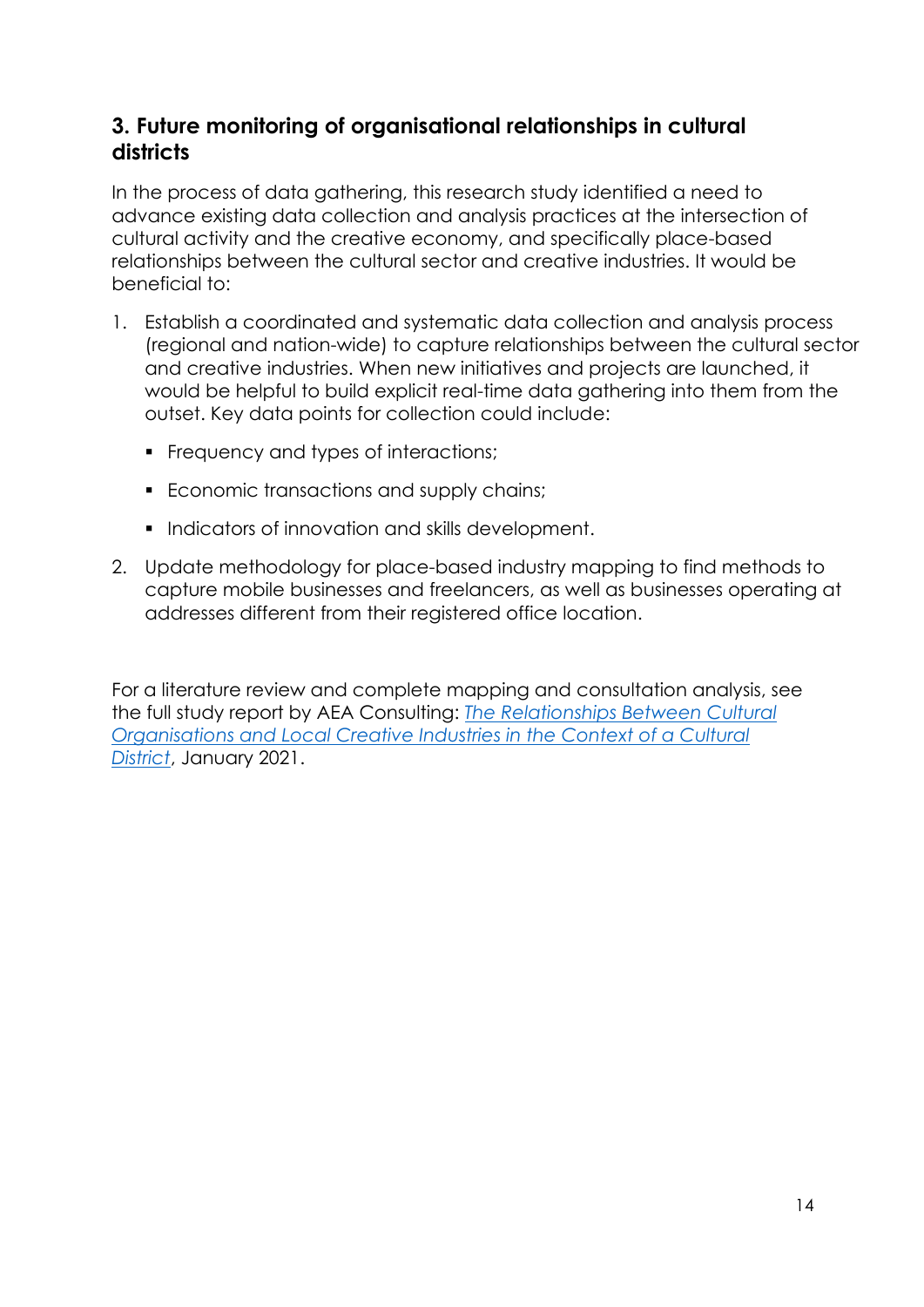## <span id="page-14-0"></span>**Key Data Sources for the study and discussion paper include:**

- AEA Consulting-administered online survey of creative industries and cultural organisations in Culture Mile, April-May; July 2020.
- Bilateral confidential interviews conducted by AEA Consulting with representatives of creative industries and cultural organisations in Culture Mile; Bankside (London); Dundee Waterfront; Bristol Harbourside; Salford Quays; Newcastle-Gateshead Quays; April-August 2020.
- Barbican Centre and Guildhall School of Music & Drama. Financial transactions data, 2017-2019.
- Culture Mile and the City of London Corporation. Boundary, Supplier and Property Strategy data, 2019. Distributed by Culture Mile and the City of London Corporation.
- Companies House. Free Company Data Product, 2019. Distributed by UK Companies House. Accessed in April-June 2020. [http://download.companieshouse.gov.uk/en\\_output.html.](http://download.companieshouse.gov.uk/en_output.html)
- Office for National Statistics. UK Business: Activity, Size and Location 2019. Distributed by Office for National Statistics. Accessed in April-June 2020. [https://www.ons.gov.uk/businessindustryandtrade/business/activitysizeandlocati](https://www.ons.gov.uk/businessindustryandtrade/business/activitysizeandlocation/datasets/ukbusinessactivitysizeandlocation) [on/datasets/ukbusinessactivitysizeandlocation.](https://www.ons.gov.uk/businessindustryandtrade/business/activitysizeandlocation/datasets/ukbusinessactivitysizeandlocation)
- Department for Digital, Culture, Media and Sport. DCMS Sectors Economic Estimates 2019: Employment. Distributed by Department for Digital, Culture, Media and Sport. Accessed May 2020. [https://www.gov.uk/government/statistics/dcms-sectors-economic-estimates-](https://www.gov.uk/government/statistics/dcms-sectors-economic-estimates-2019-employment)[2019-employment.](https://www.gov.uk/government/statistics/dcms-sectors-economic-estimates-2019-employment)
- Museum of London, financial transactions data, staff networking and event participation, institutional partnerships data, 2017-2019.
- Non-ticketed Visitors at the Barbican, January 2019, by Futurethinking. (Provided by the Barbican Centre)